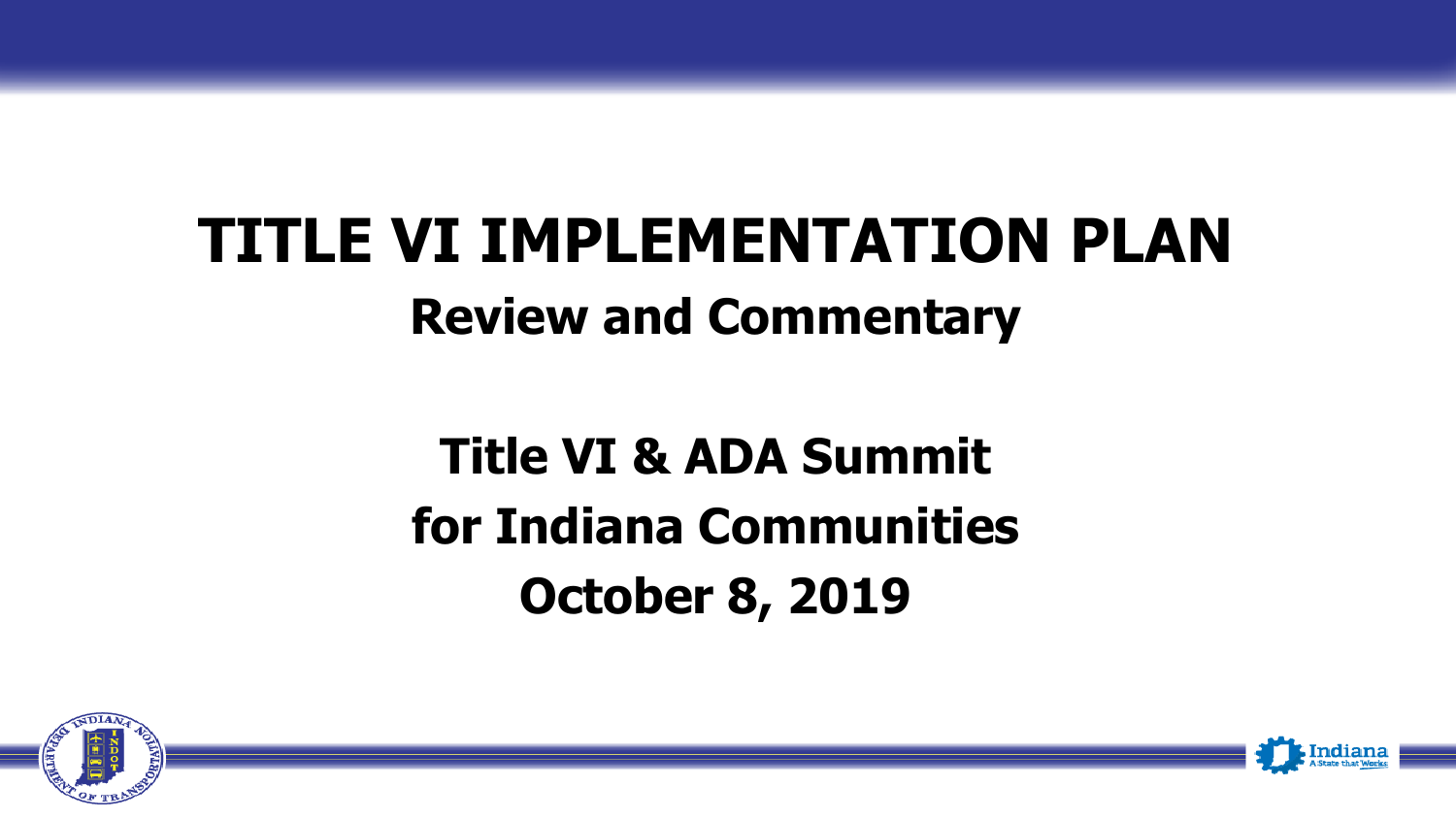## **Title VI/ADA Information & Resources**

- **INDOT monitors the compliance of all subrecipients of federal funds. As subrecipients of INDOT, whether through a contract to perform work or provide professional services or as part of a grant or award for your community, INDOT MUST ensure you are in compliance with Title VI & Americans with Disabilities Act (ADA) nondiscrimination and accessibility requirements.**
- **Dur goal in monitoring our subrecipients is to provide sufficient training, tools and resources to make compliance efforts manageable and easier for our subrecipients as we work together to improve Indiana communities by constructing roads, bridges, highways, and pedestrian facilities across the state.**
- **Download templates, samples, materials from training sessions, and other important information on our website at [https://www.in.gov/indot/3591.htm.](https://www.in.gov/indot/3591.htm)**



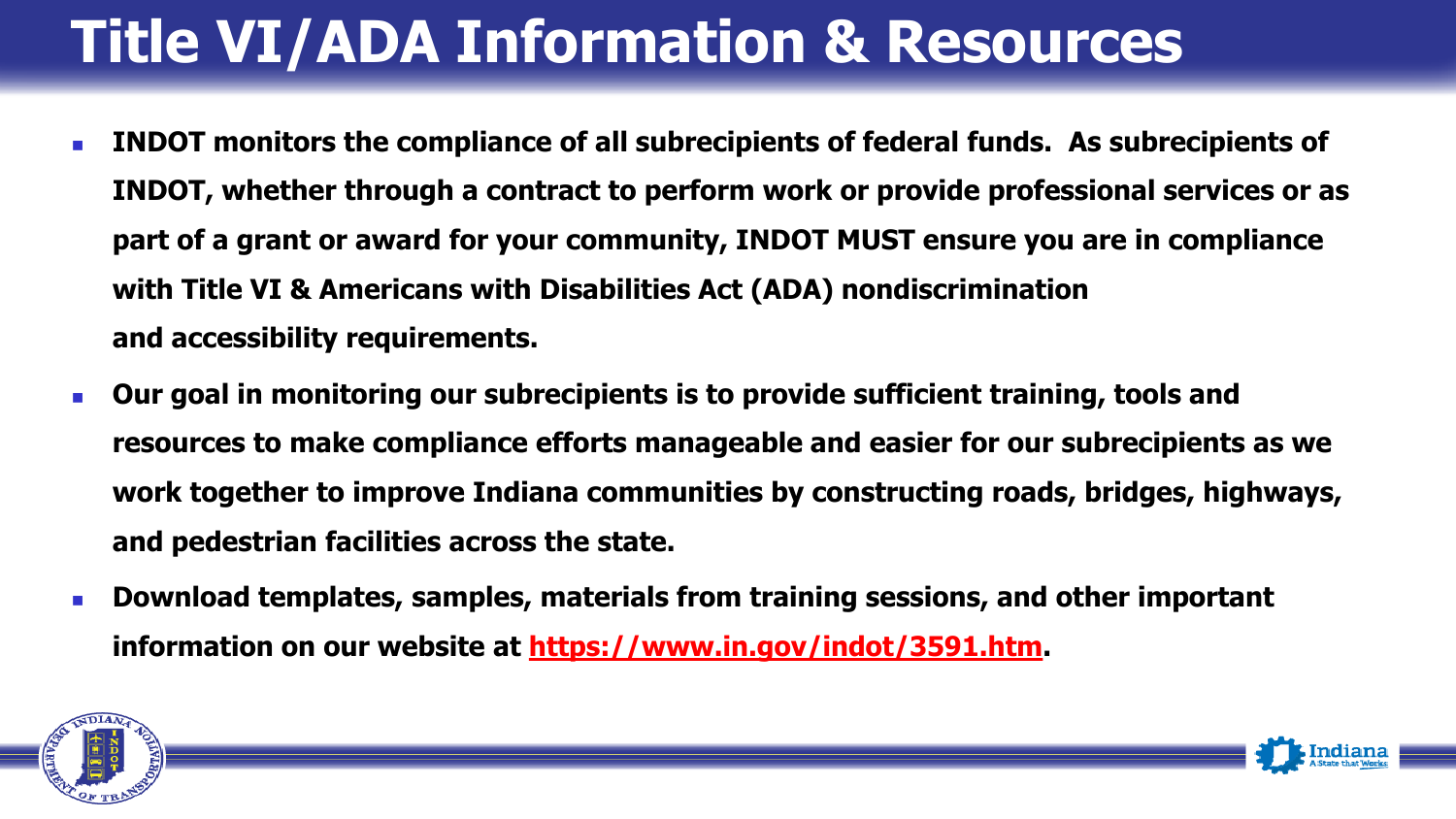#### **Implementation Plan Title Page**



**(Name of LPA)**

#### TITLE VI IMPLEMENTATION PLAN

 $20$ 



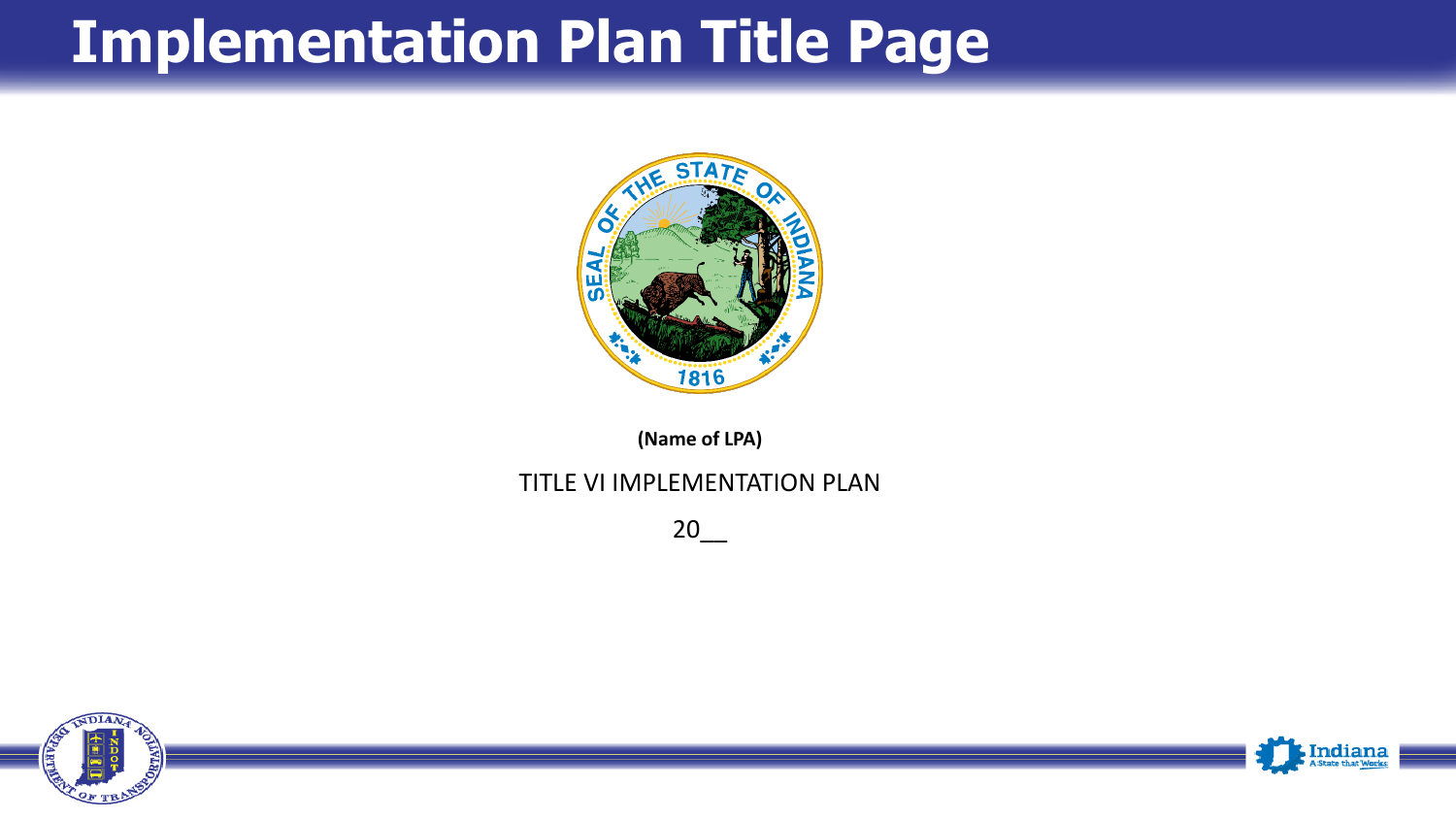#### **Implementation Plan Table of Contents**

- **EXECUTED INTRODUCTION**
- **TITLE VI NON-DISCRIMINATION NOTICE & POLICY**
- **TITLE VI ASSURANCES**
- **LPA's ORGANIZATIONAL CHART**
- **OVERVIEW OF LPA's TITLE VI PROGRAM**
- **BETARY COLLECTION, ANALYSIS, REPORTING**
- **COMPLAINTS OF DISCRIMINATION**
	- **Complaint Policy**
	- How to file a complaint
	- **Elements of a complete complaint**
	- **Processing complaints**
- **ENVIRONMENTAL JUSTICE**
- **LIMITED ENGLISH PROFICIENCY (LEP)**
- **NONDISCRIMINATION & ACCESSIBILITY TRAINING**
- **PUBLIC INVOLVEMENT**
- **REVIEW OF PROGRAM AREA**
	- Goals/Accomplishments
- **APPENDIX: FORMS**
	- **Assurances**
	- Complaint Policy
	- **Complaint Log**
	- External Complaint Form
	- Voluntary Involvement Survey
	- I-Speak Cards



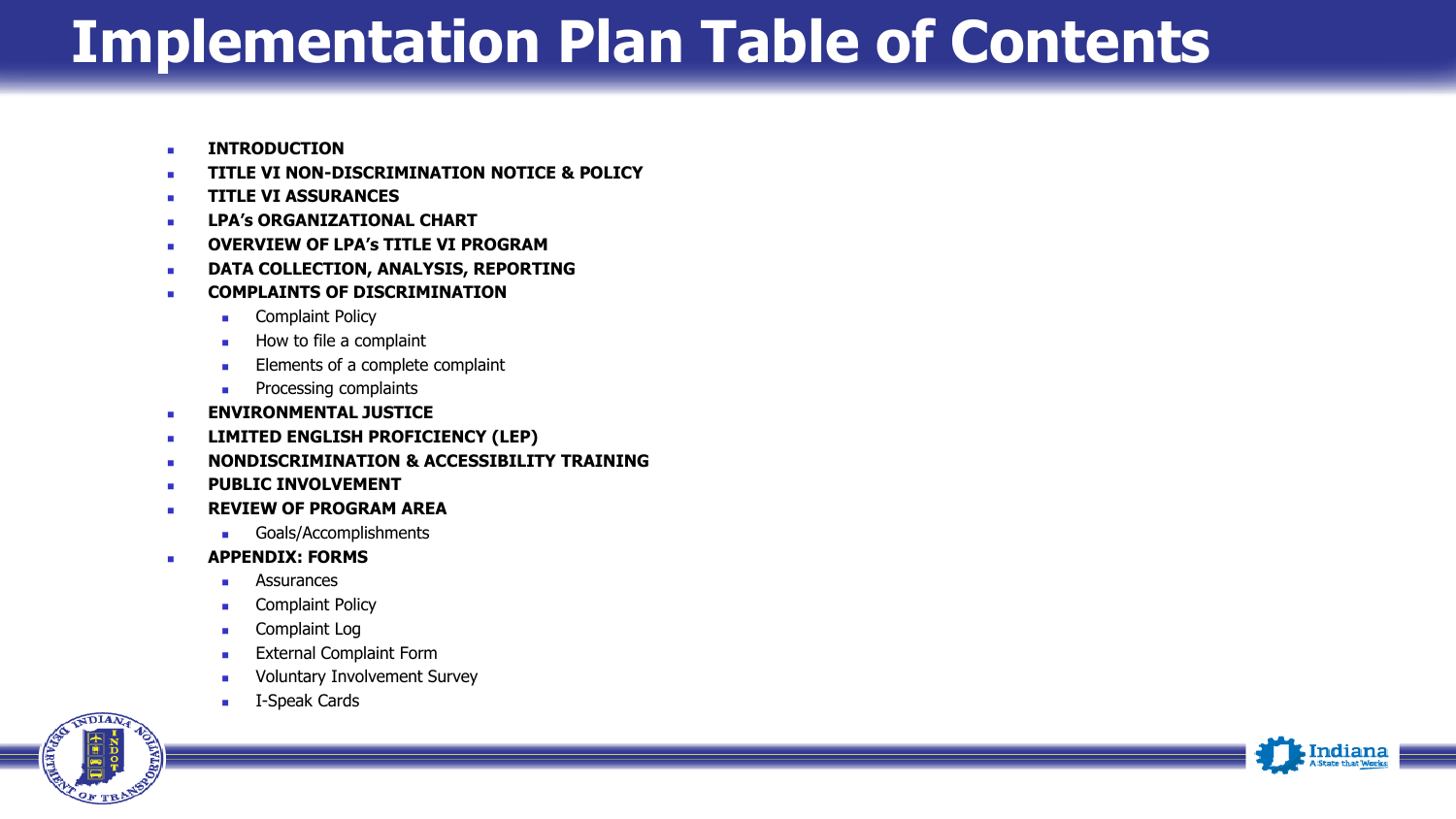# **What and Why**

- **A Title VI Implementation Plan is mandatory for every LPA to proactively meet and exceed the minimum compliance requirements established under Title VI of the Civil Rights Act of 1964 (Title VI), 49 CFR § 26, and the related anti-discrimination statutes and regulations.**
- **Each LPA must give notice that no person shall be excluded from participation in, denied benefits of, or subjected to discrimination under any program or activity receiving federal financial assistance on the grounds of race, color, age, sex, sexual orientation, gender identity, disability, national origin, religion, income status or limited English proficiency. LPAs must further state that every effort will be made to ensure nondiscrimination in all of its programs and activities, regardless of whether those programs and activities are federally funded.**
- **The Implementation Plan lists the numerous federal public laws, statutes, regulations, and executive orders with which the LPA assures its compliance.**

Indiana

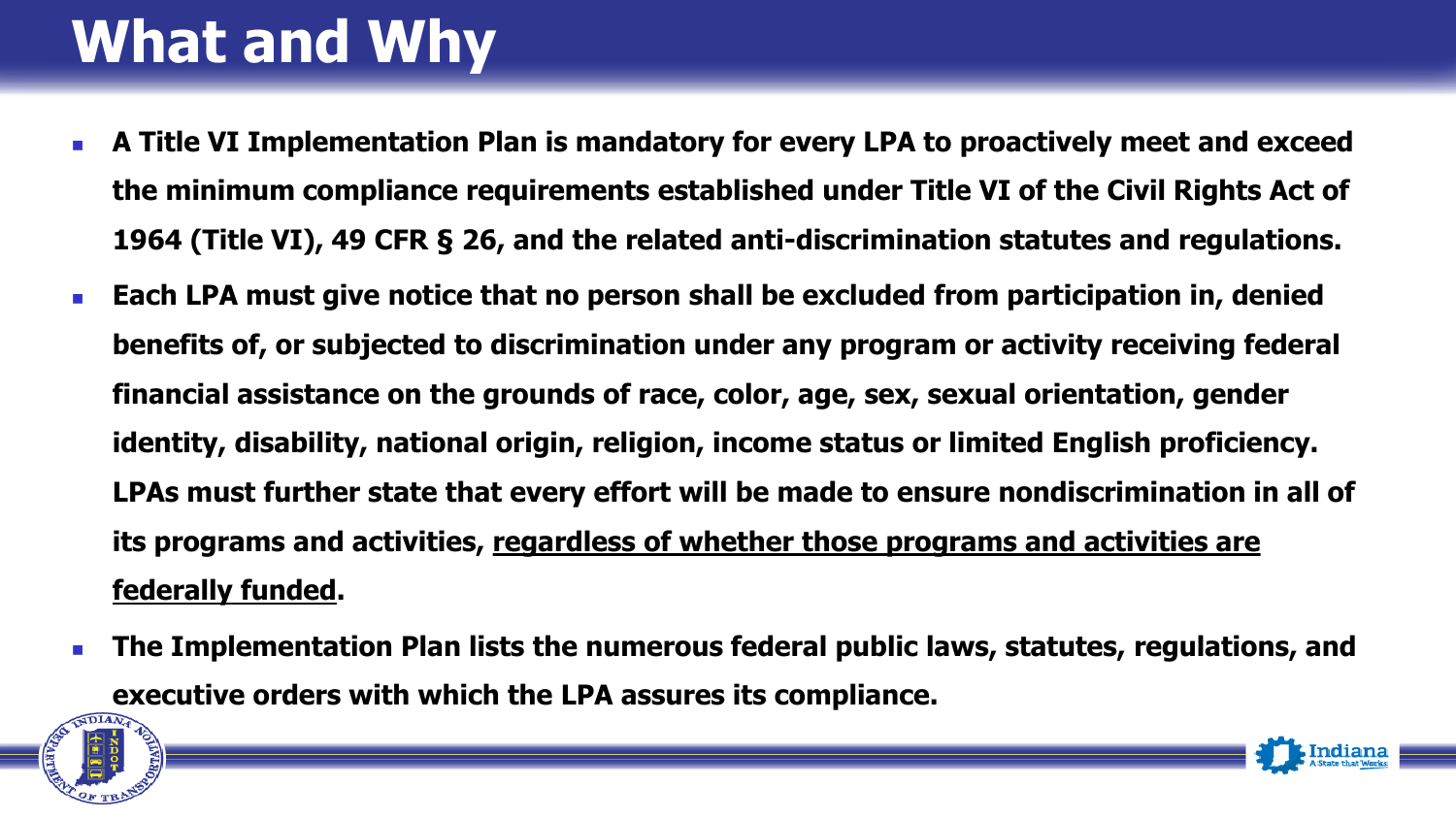## **Implementation Plan Must Haves**

- **Whenever the LPA distributes federal-aid funds to a second-tier subrecipient, Title VI language affirming nondiscrimination must be included in all written agreements.**
- **The Plan must include the name and contact information of the Title VI and ADA Coordinator who is responsible for initiating and monitoring Title VI activities, preparing reports, and performing other responsibilities, as required by 23 C.F.R. § 200 and 49 C.F.R. § 21.**
- **The Implementation Plan must be published annually by the LPA. The Plan must specifically reaffirm its assurances of nondiscrimination.**
- **The Sample Title VI Implementation Plan template on the INDOT website provides the language necessary to meet the requirements for compliance.**



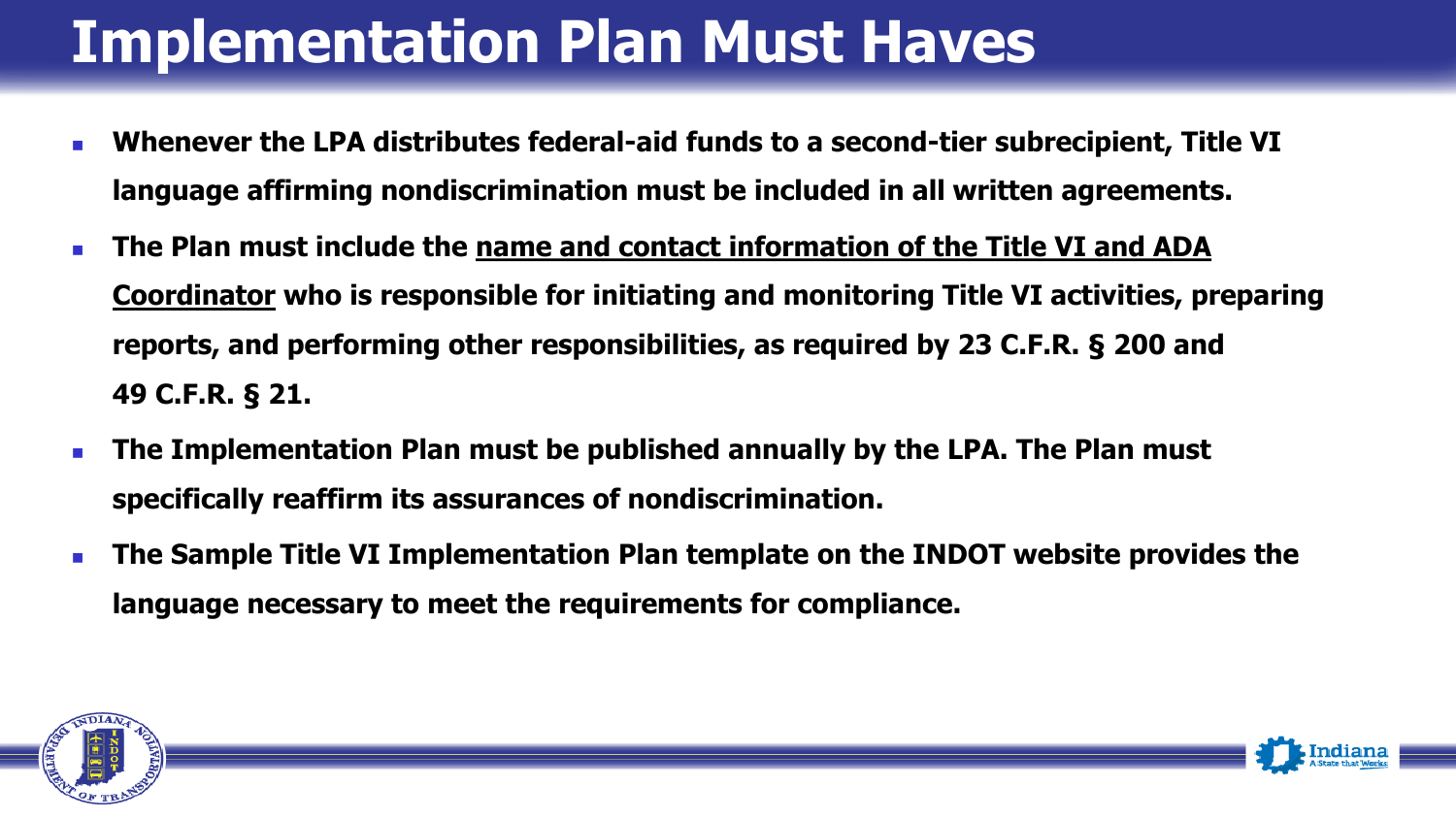### **Implementation Plan Must Haves – cont'd**

- **The Plan must be signed and dated by a duly authorized representative of the LPA.**
- **The following information must be included before the representative's signature:**
	- **Appendix A of the Plan must include fully executed (signed) Assurances, which are incorporated by** reference into the Plan.
	- The Implementation Plan must state that it has been adopted, implemented, and is being adhered to by the LPA.
	- The means of the Plan's implementation (e.g., by Resolution), its effective dates (Plan year), and the date on or before which it will be renewed must also be stated.



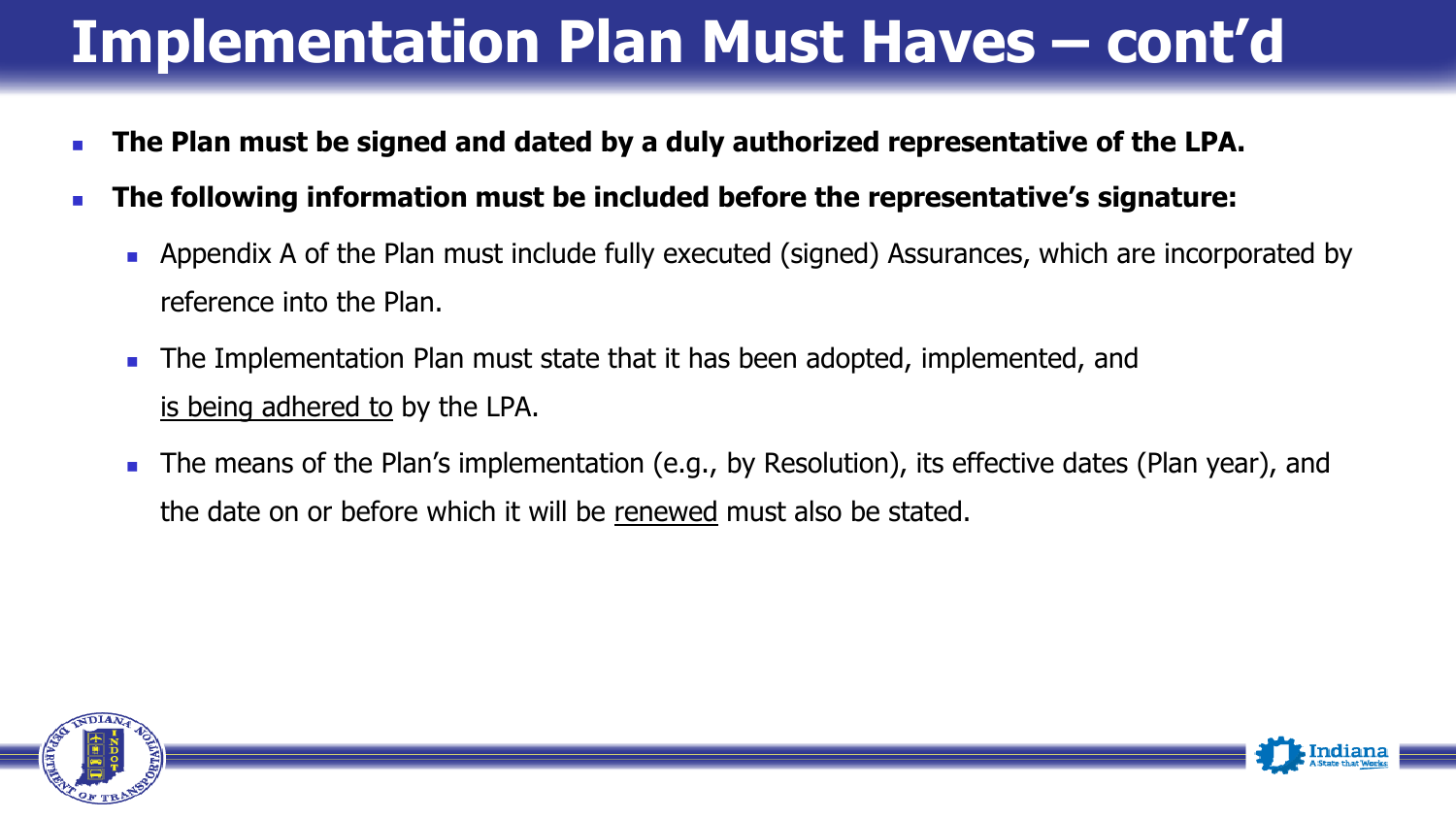### **Organizational Chart**

**An organizational chart showing the structure and staffing of the LPA must be included in the Title VI Implementation Plan.**





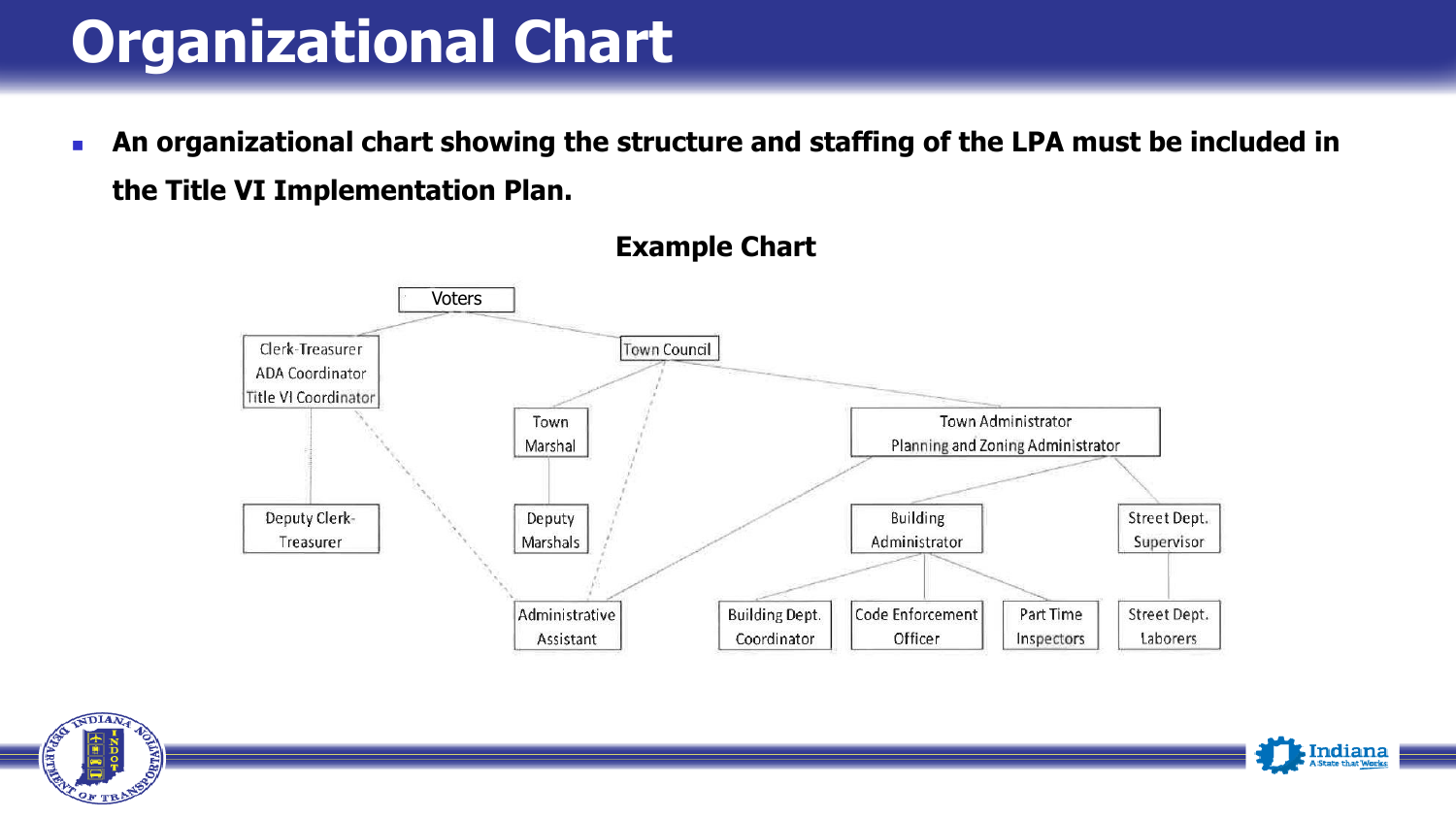## **Organizational Chart – cont'd**

#### **Another example of an acceptable organizational chart**

| <b>Department</b>           | <b>Contact</b> | Phone | <b>Email</b> |
|-----------------------------|----------------|-------|--------------|
| <b>Title VI Coordinator</b> |                |       |              |
| <b>Animal Control</b>       |                |       |              |
| <b>Auditor</b>              |                |       |              |
| <b>Assessor</b>             |                |       |              |
| <b>Building/Planning</b>    |                |       |              |
| <b>Commission</b>           |                |       |              |
| <b>Circuit Court</b>        |                |       |              |
| <b>Clerk</b>                |                |       |              |

Plus other Departments as necessary, e.g., Communications/911; Community Corrections; Emergency Management; Extension Office; Health; Highway; Maintenance; Superior Court; Prosecuting Attorney; Recorder; Sheriff; Soil & Water; Surveyor; Treasurer; Veteran's Affairs; etc.



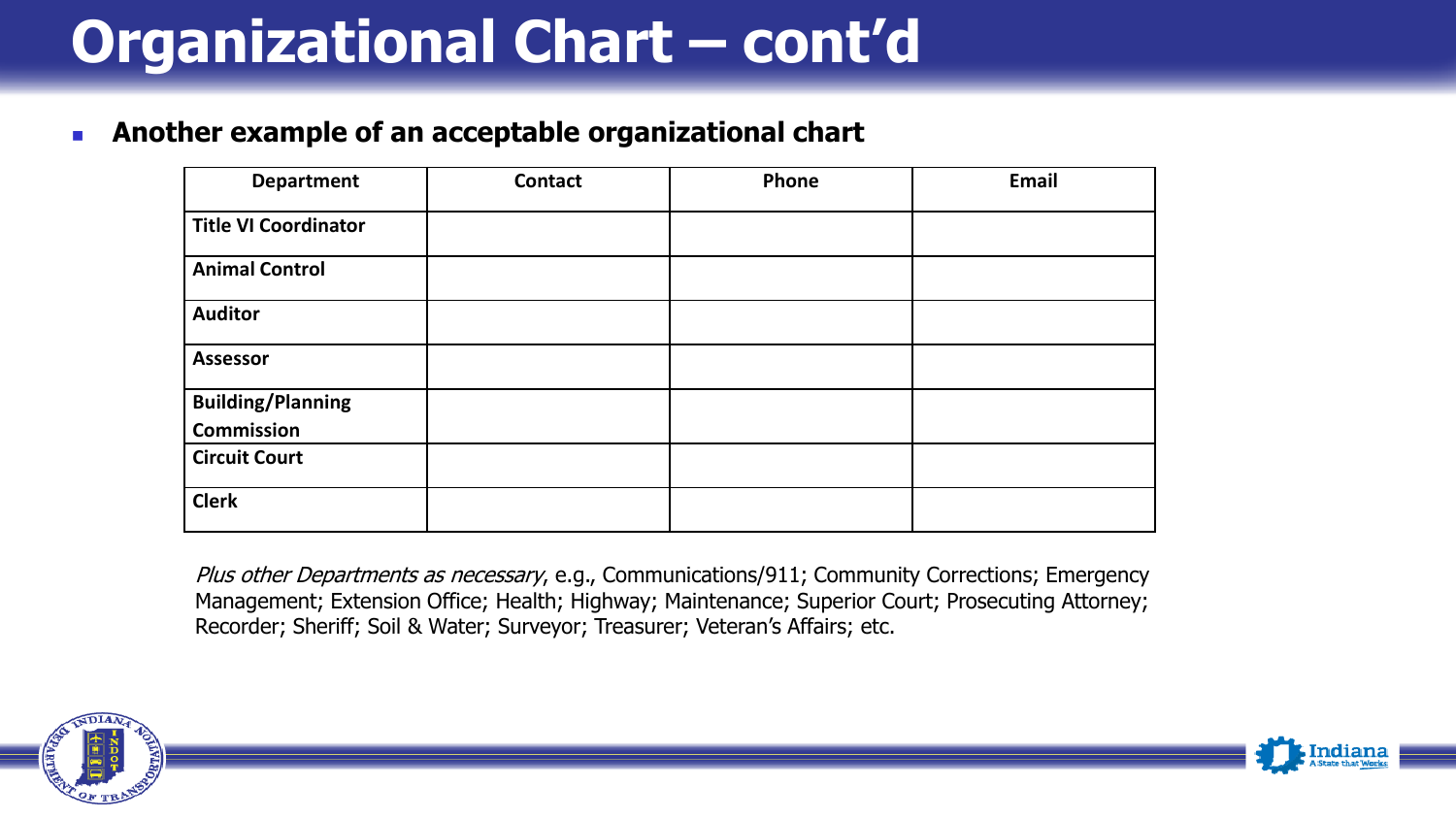# **Data Collection, Analysis, and Reporting**

- **To ensure compliance with Title VI requirements, the LPA is responsible for collecting certain types of data, which may change depending upon specific program area's objectives or INDOT's responsibilities for compliance. Currently these include:**
	- **Complaints received, logged, processed, and investigated by the LPA**
	- **Environmental Justice analysis and reports**
	- **Limited English Proficiency reports**
	- $\blacksquare$  Title VI Training
	- **Public Involvement Survey**
	- **Records of meeting minutes and discussions related to Title VI in all program areas**
	- The LPA collects data related to specific program areas being reviewed this year for disparate or disproportionate impacts or other evidence of potential discrimination or discriminatory outcomes



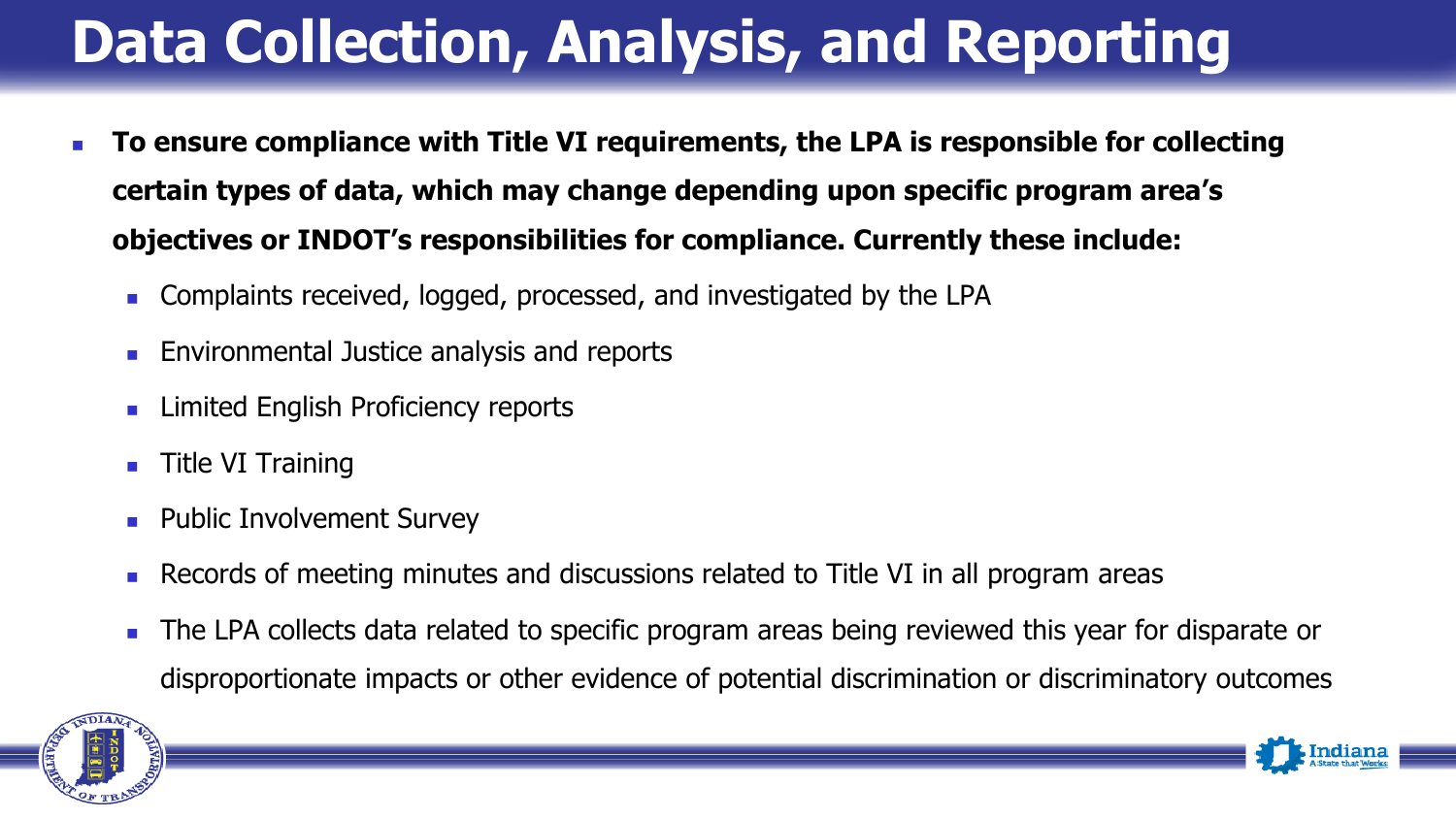# **Complaints of Discrimination**

- **The Implementation Plan must provide information about filing a complaint of discrimination. At minimum, the Plan must contain:**
	- **How to submit a Complaint, including alternative format for persons with disabilities**
	- **Notainally Music Should be submitted**
	- A Complaint must be both written and signed to be complete. Complaint forms should be available on the LPA's Community's website. The Complaint must be filed within 180 days of date the alleged discriminatory act occurred.
	- **The information that must be included in the Complaint**
	- The Title VI Coordinator must review and investigate all complaints, unless the complaint is against the City. The Mayor or City's designee is then responsible for investigation.



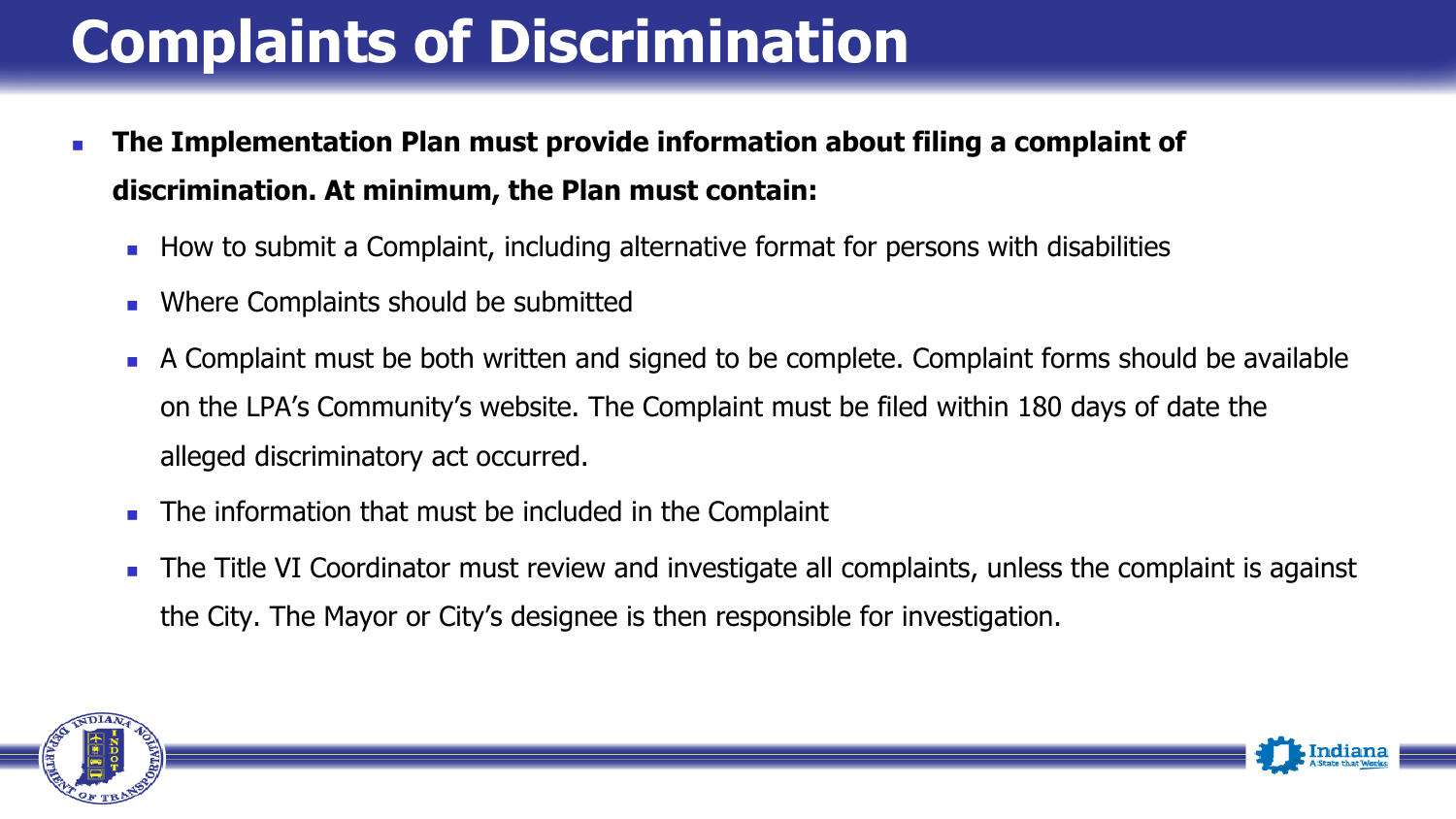## **Complaints of Discrimination – cont'd**

- **The procedural steps for investigation, reporting, and appeal should be outlined in the Plan.**
- **A comprehensive overview of Title VI legal principles is published by the Civil Rights Division of the U.S. Department of Justice. The "Title VI Legal Manual" is available online at: [https://www.justice.gov/crt/case-document/file/1072826/download.](https://www.justice.gov/crt/case-document/file/1072826/download)**
- **The Federal Coordination and Compliance Section of the DOJ accepts complaints from persons alleging discrimination in programs or activities of entities that receive federal assistance. See [https://www.justice.gov/crt/how-file-complaint.](https://www.justice.gov/crt/how-file-complaint)**



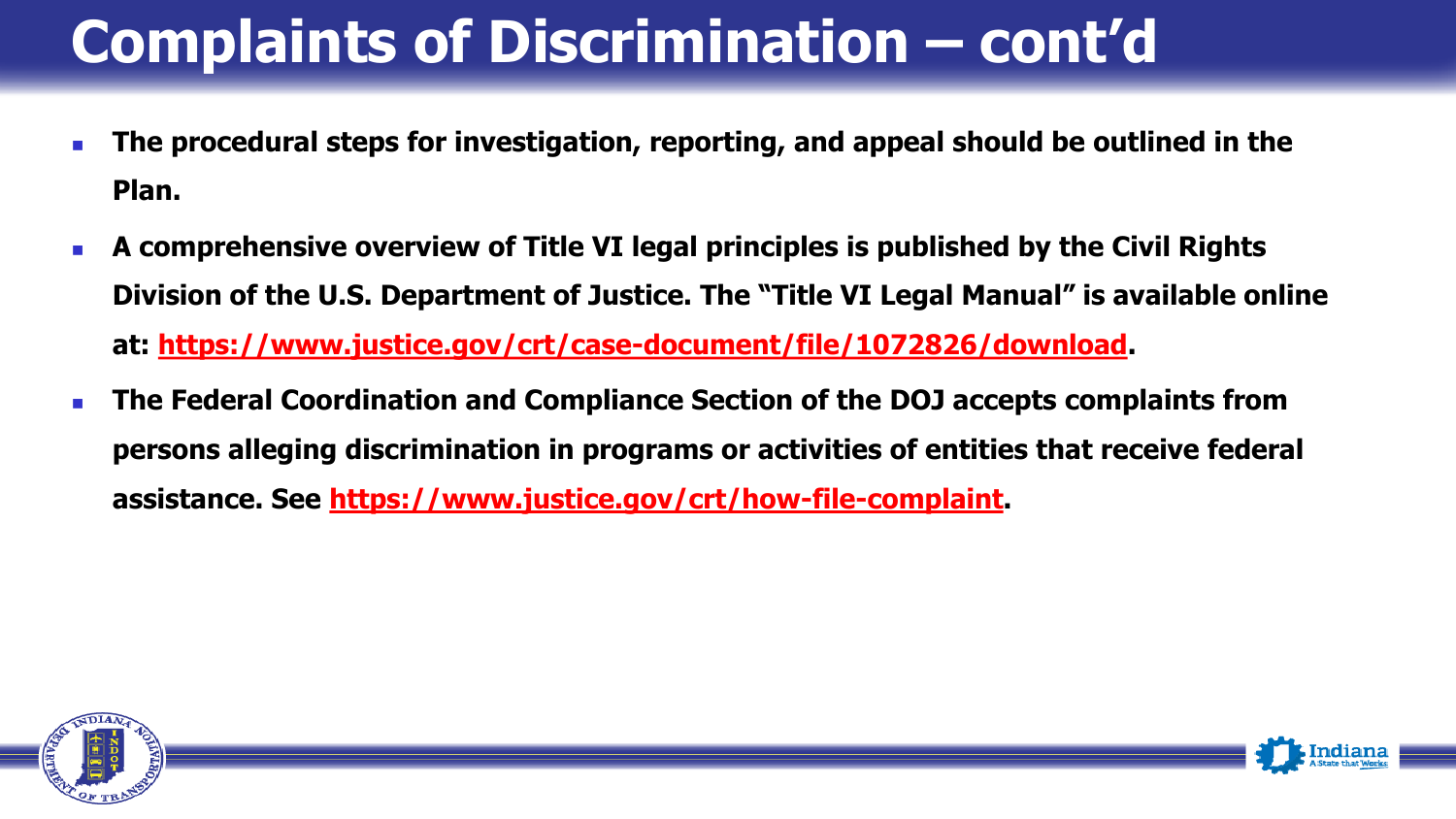## **Environmental Justice Analysis & Reports**

- **"Each Federal agency shall ensure that all programs or activities receiving Federal financial assistance that affect human health or the environment do not directly, or through other arrangements, use criteria, methods, or practices that discriminate on the basis of race, color, or national origin."**
- **Every LPA must be committed to 3 fundamental environmental justice (EJ) principles**
	- To avoid, minimize, or mitigate disproportionately high and adverse human health and environmental effects, including social and economic effects, on minority populations and low-income populations;
	- To ensure the full and fair participation by all potentially affected communities in the transportation decisionmaking process; and
	- To prevent the denial of, reduction in, or significant delay in the receipt of benefits by minority populations and low-income populations.



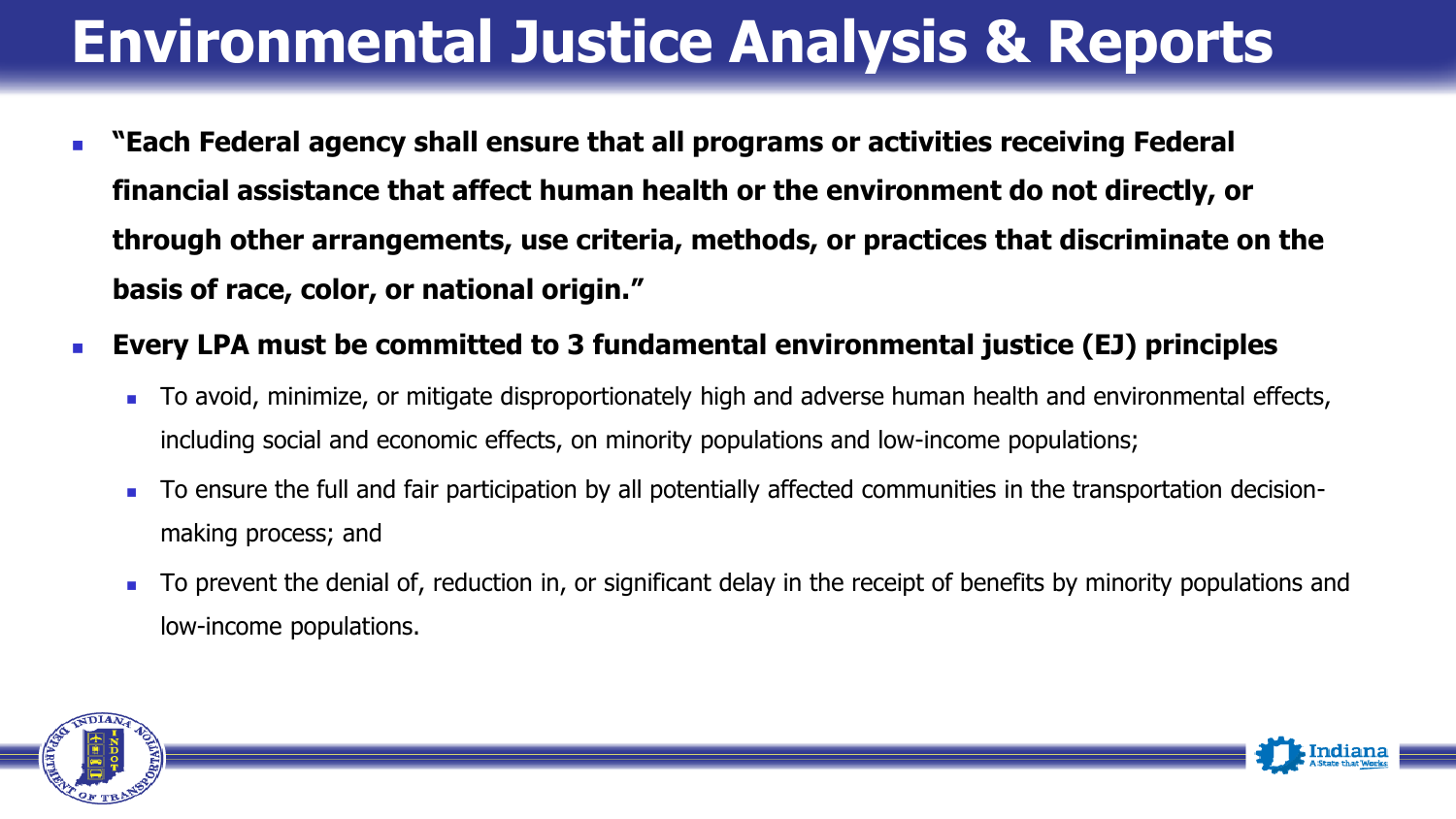# **LIMITED ENGLISH PROFICIENCY (LEP)**

- **An August 11, 2000 Presidential Order and 2005 US Dept. of Transportation policy guidance are intended to ensure meaningful access to programs and services to otherwise eligible persons who are not proficient in the English language.**
- **The US DOT policy guidelines detail the recipients' responsibilities to Limited English Proficient Persons to be eligible for federal funds in a 4-factor test.**



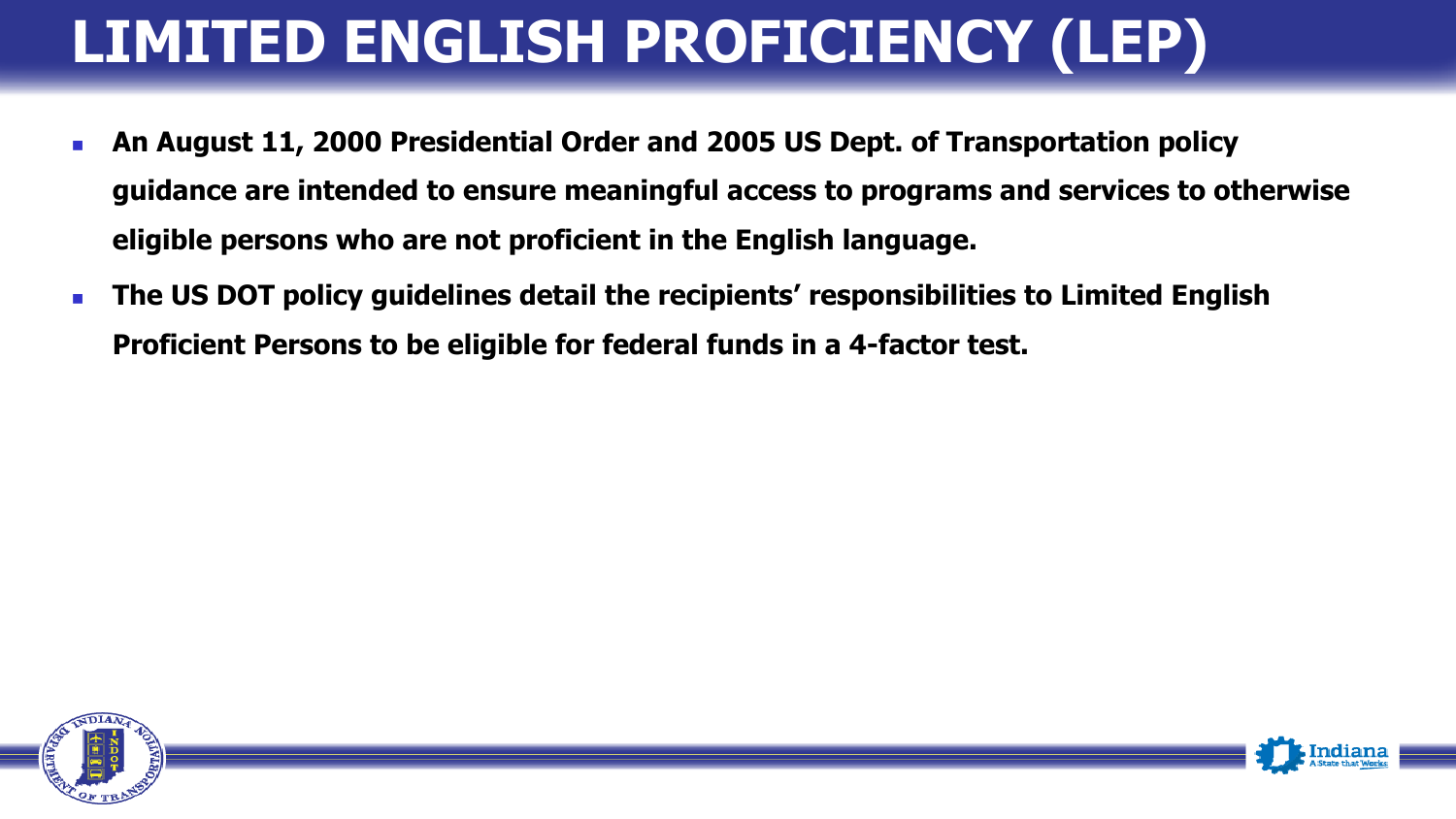## **LEP Policy – cont'd**

- **4-factor analysis used to meet federal guidelines for recipients to access LEP populations** 
	- The number and proportion of LEP persons eligible to be served or likely to be encountered by the City/County/Community.
	- The frequency with which LEP individuals come into contact with the program, activity or service.
	- The nature and importance of the program, activity, or service provided by the City/County/Community.
	- The resources available to the City/County/Community and related costs.

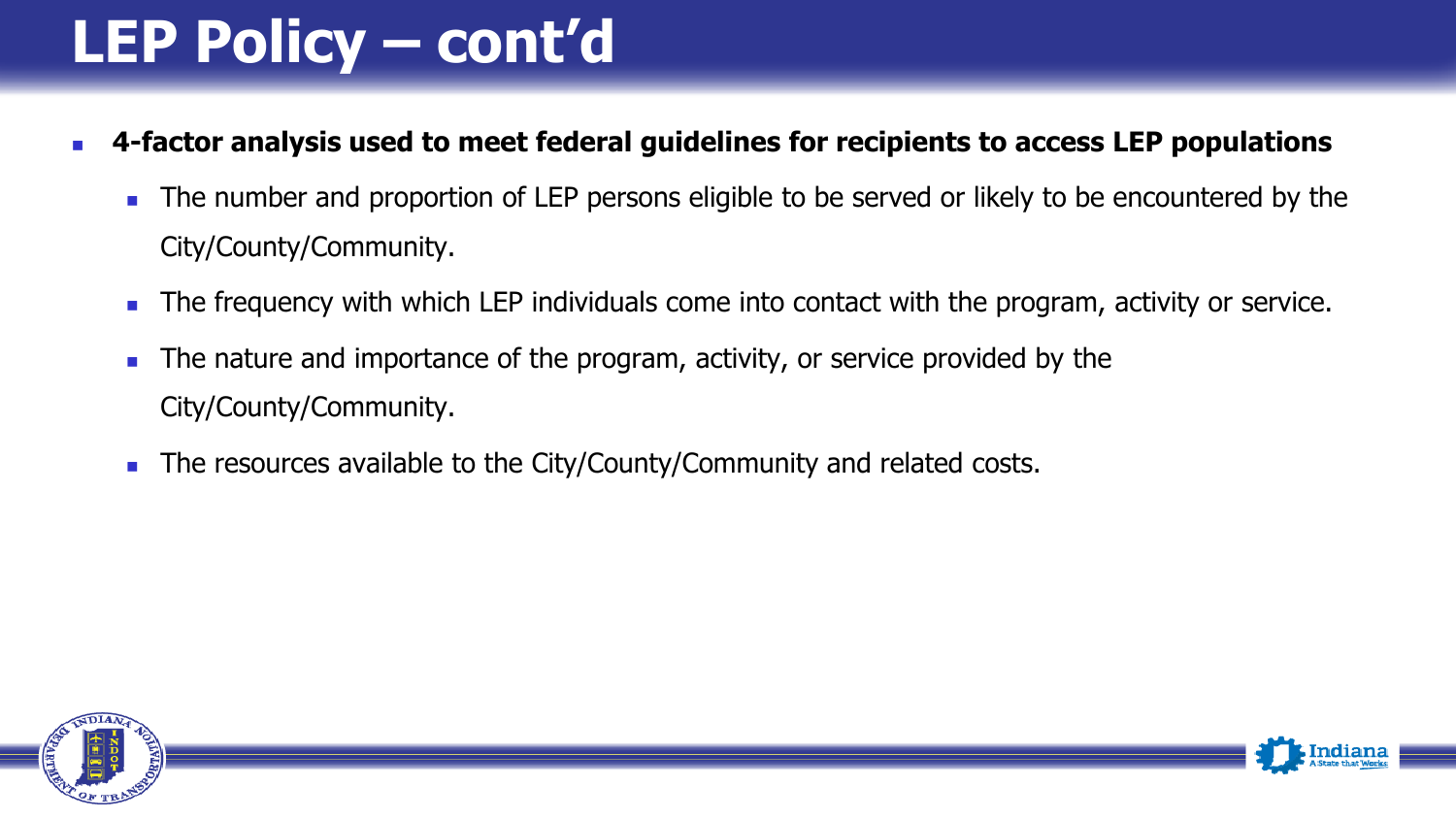### **LEP Policy – cont'd**

- **The LPA must state that it has or has not implemented the safe harbor provision whereby it identifies and translates all vital documents into any language where the 5% threshold is met. Specifically, 5% or more of the population in the county both:**
- **EXECT:** Does not speak English very well AND
- **Primarily speaks another specific language as identified in current census data or other publically available records.**



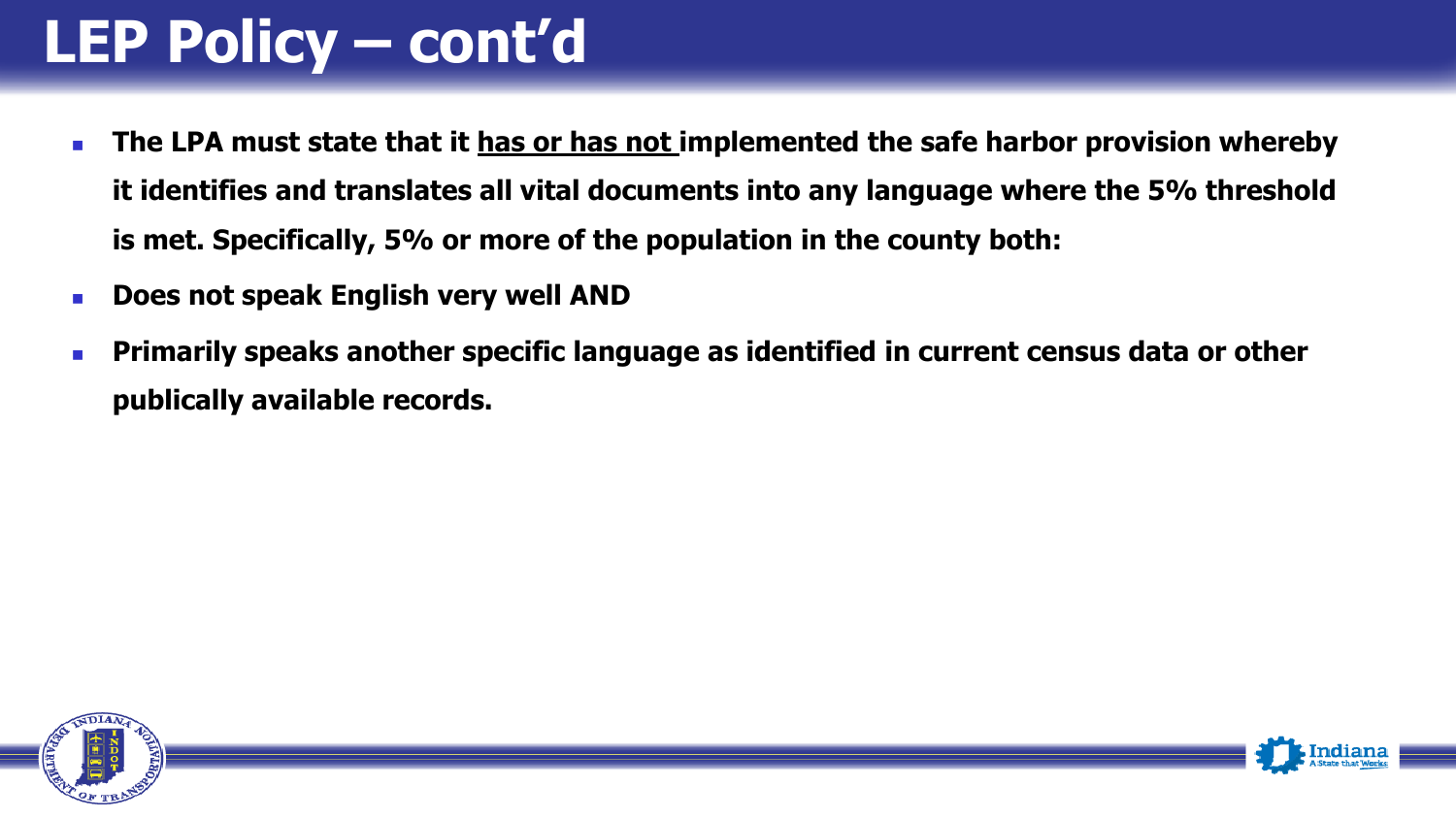### **LEP ACCOMMODATION PLAN**

#### **The LPA's Accommodation Plan must include these types of statements:**

- **Eactor 1.** The number and proportion of LEP persons eligible to be served or likely to be encountered by the City can only be estimated until the actual number of persons who can speak English less than "very well" are documented as needing assistance by City Staff . With this Title VI Plan being in early development stages and considered a document that may need regular updates, US Census Bureau information is being used at this time. The LPA strives to serve its population to the best of its ability and will provide upon request, services to assist the LEP population including translation of vital documents and interpretation services deemed necessary to provide meaningful access to City/County/Community services.
	- **Insert Census Bureau data for City/County/Community.**
- **Factor 2. Due to the infrequent requests for translation services, there appears to be a minimal need for** translation services from the City/County/Community. This may be attributed to the high percentage of younger people (**xxx%** for ages up to 17) who are available as family members for translation services.



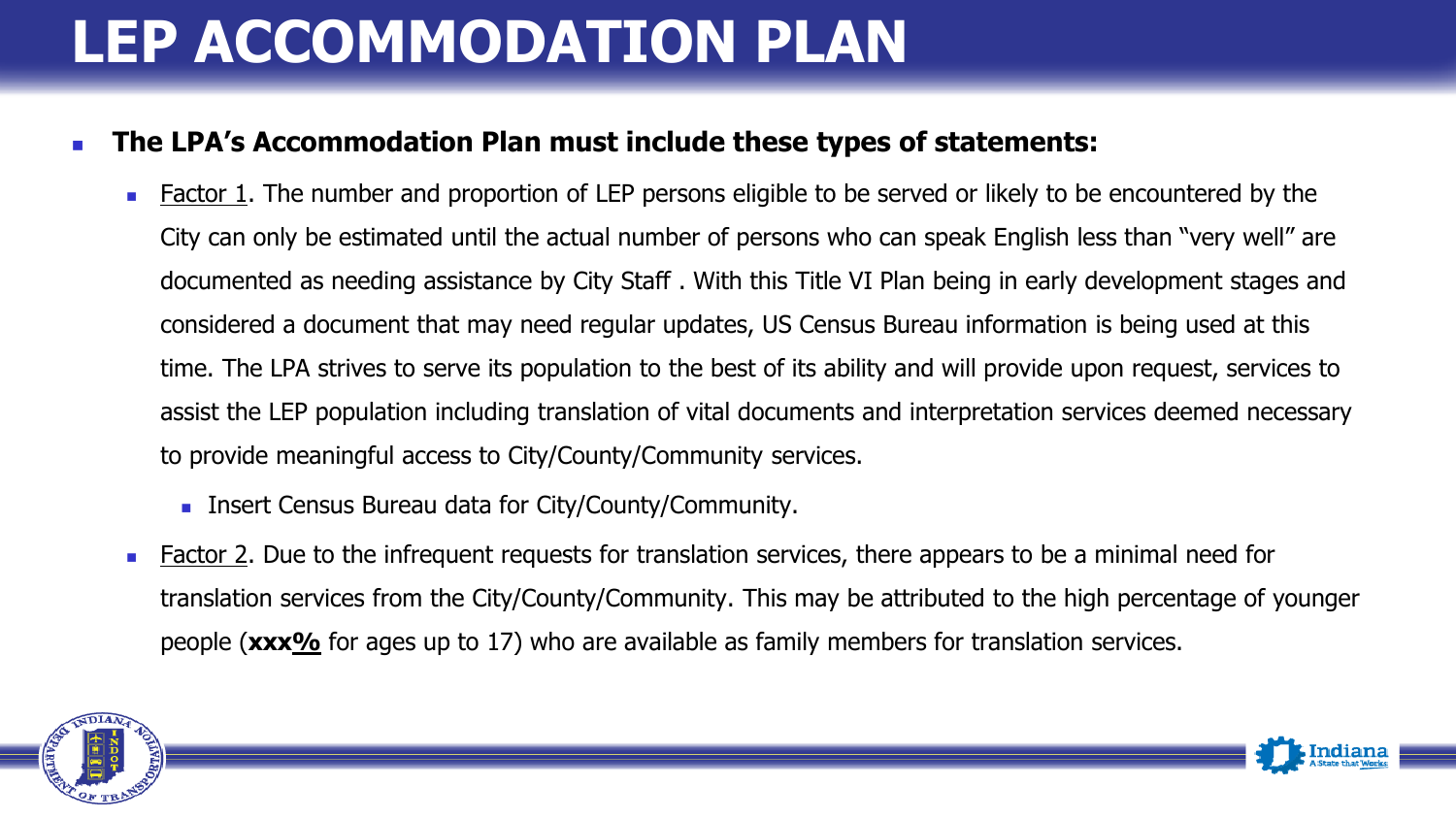## **LEP ACCOMMODATION PLAN – cont'd**

- **Eactor 3.** If at any time a LEP individual requests translation services that are considered important such that denial or delay of access or services or information could have serious or even life-threatening implications, the City will provide, upon request, services to assist the LEP population including translation of vital City/County/Community documents and interpretation services.
- **Factor 4. Resources available to City/County/Community are:** 
	- **Insert relevant details**

#### **A Summary of the Accommodation Plan should include similar statements:**

- The LPA strives to serve its population to the best of its ability and will provide upon request, services to assist the LEP population including translation of vital documents and interpretation services deemed necessary to provide meaningful access to City/County/Community services.
- A U.S. Census Bureau *I Speak* card is available as part of this document. This card allows LEP individuals to communicate their preferred language to City/County/Community Staff whereby Staff may then access a translation service as determined by the City/County/Community.



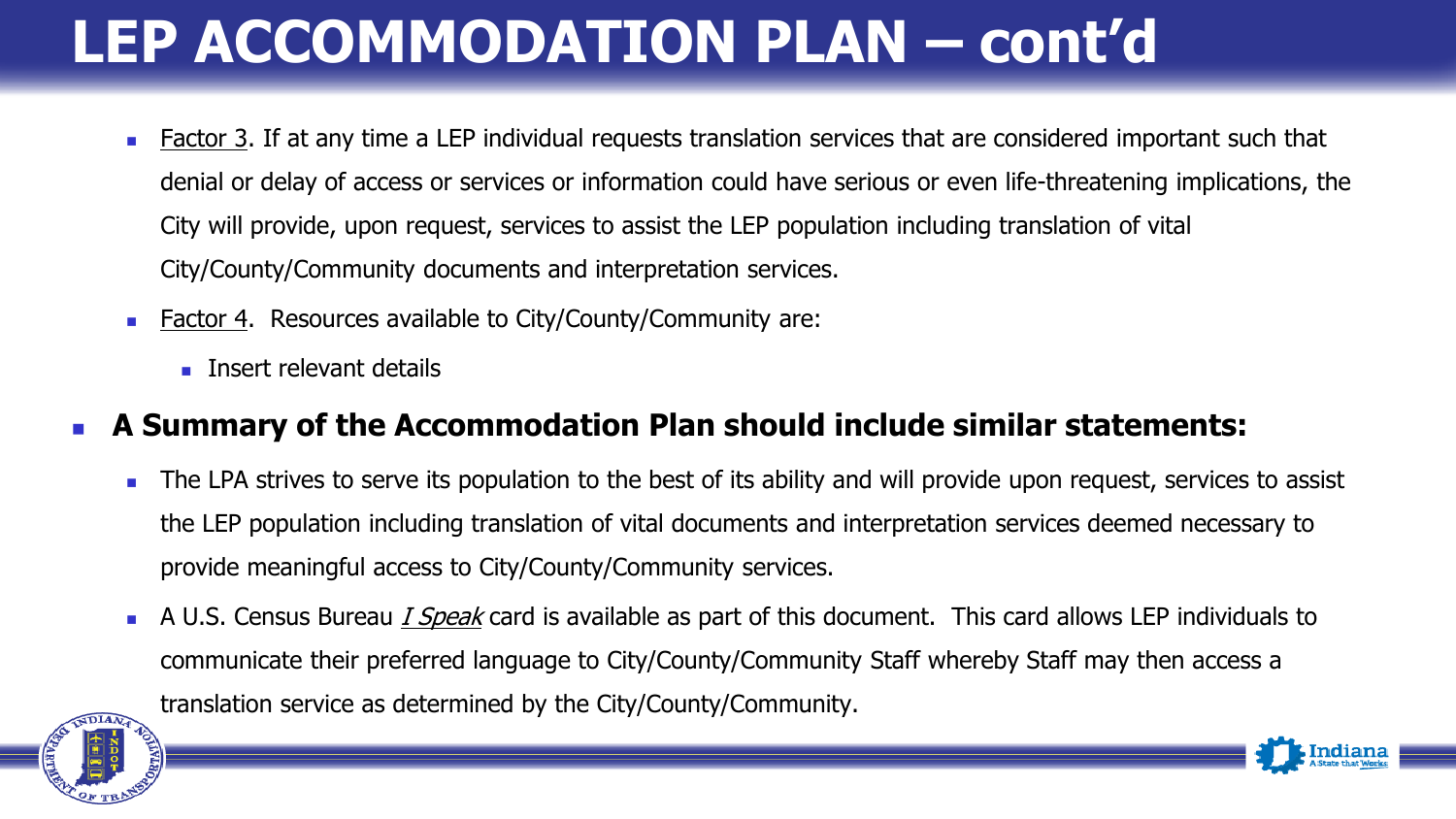#### **LEP ACCOMMODATION PLAN – cont'd**

#### **Summary cont'd**

- The LPA utilizes a voluntary public involvement survey to collect information regarding persons affected by proposed projects. The survey permits respondents to remain anonymous, while voluntarily answering questions regarding their gender, ethnicity, race, age, sex, disability status, and household income. Once the survey data has been collected, it will be reviewed and then the survey will be placed in a file for future reference.
- The City reviews written Title VI complaints and ensures every effort is made to resolve complaints informally at the local or regional level and review and update the City's/County/Community's Title VI plan and procedures as required.
- **Staff for the City/County/Community will be provided training on the requirements for providing meaningful Lang** access to services for LEP persons and new employees will receive the same training.



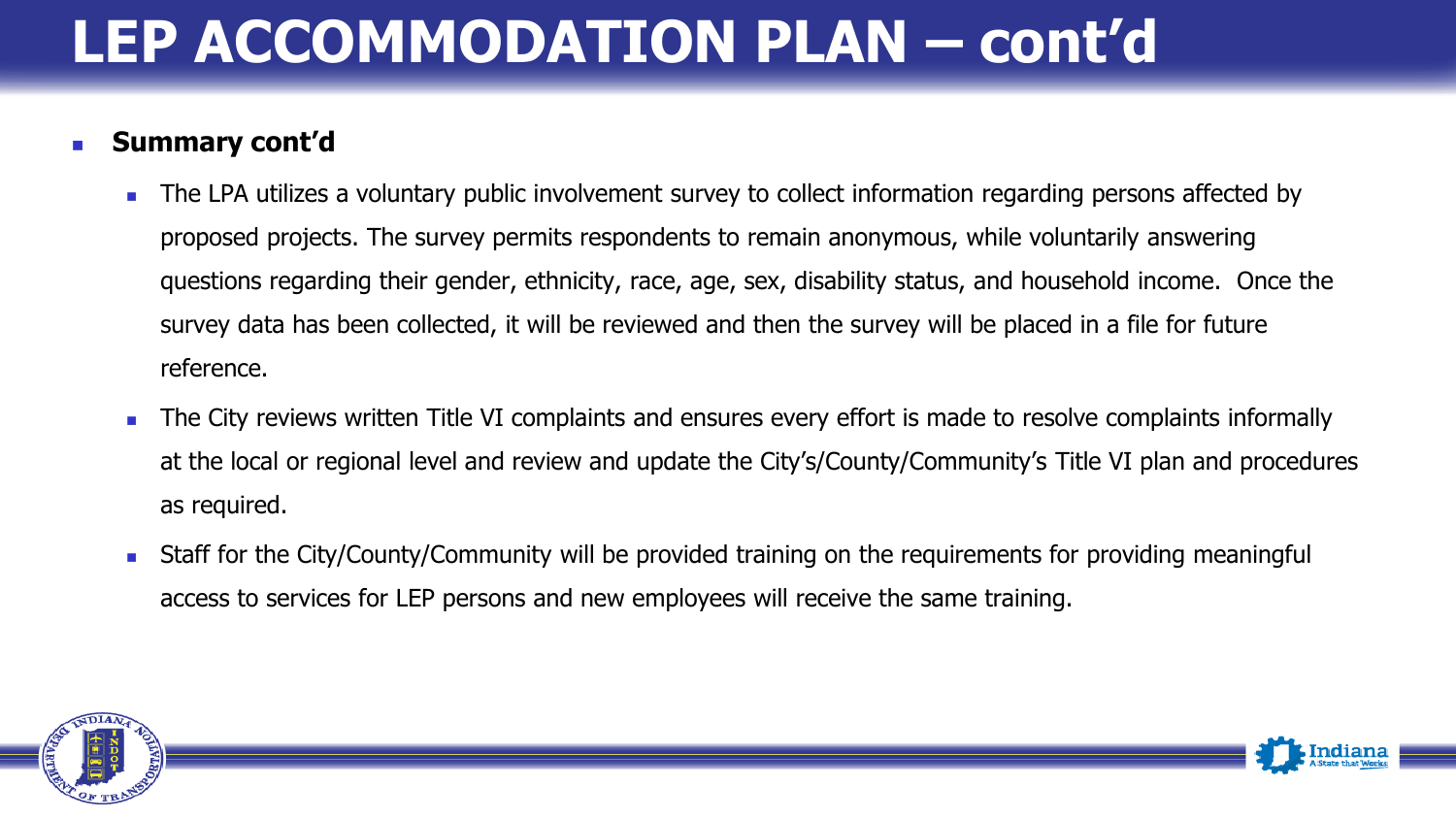# **Title VI Training**

#### **Employer/Employee Dissemination and Training**

- At the time of Hire (and annually to all employees if applicable): Title VI policy education and literature will be provided to all LPA employees. LPA employees will be required to sign an acknowledgement of receipt indicating they have received and reviewed Title VI policy guidelines. New employees will be provided with education and literature at new employee orientation. Employees will be provided with updated education and literature as LPA deems necessary.
- **Provide details of Ongoing Training provided to current employees, including frequency, type of materials, and** means of training.
- Employees will be expected to follow the Title VI policy and the guidelines set forth. In addition, LPA employees should make every effort to alleviate any barriers to service or public use that would restrict public access or usage, take prompt and reasonable action to avoid or minimize discrimination incidences and immediately notify the Title VI Coordinator, in writing, of any questions, complaints or allegations of discrimination.



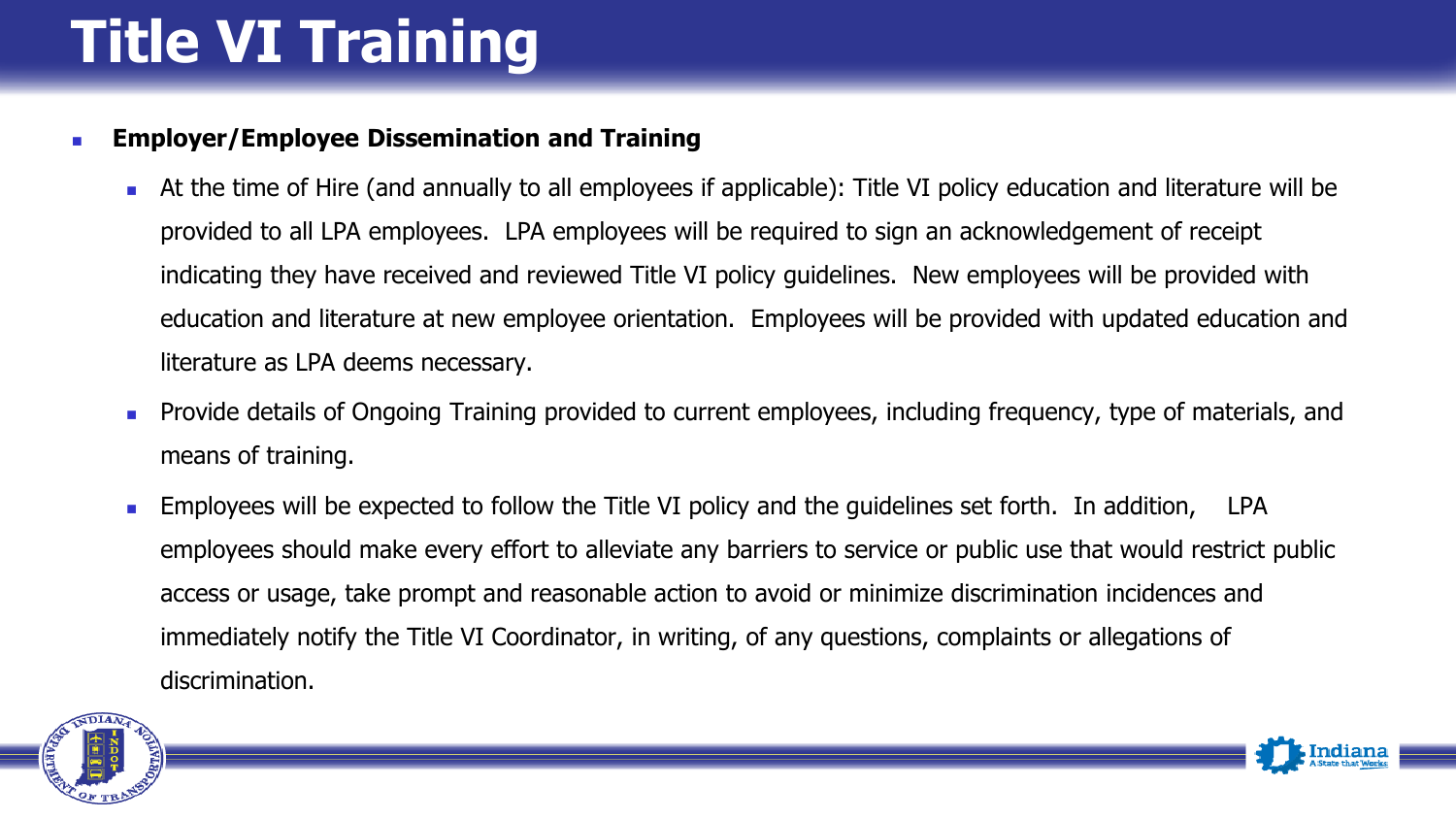#### **Public Involvement**

- **Pursuant to 23 CFR 200.9(b) (4), the LPA shall collect and analyze statistical information regarding demographics to assist in monitoring and ensuring nondiscrimination in all of its programs and activities.**
- **The LPA shall utilize a voluntary Title VI public involvement survey that will be available at all public hearings and meetings.** 
	- The survey will allow respondents to remain anonymous. The survey will ask questions regarding the respondent's gender, ethnicity, race, age, income and if they are disabled. The facilitator of the public hearings and meetings will make an announcement at the beginning of the meeting informing attendees of the survey and its purpose and a request will be made for the attendees to complete the voluntary survey.
	- **Completed surveys will be retained by the Title VI Coordinator for three (3) years.**



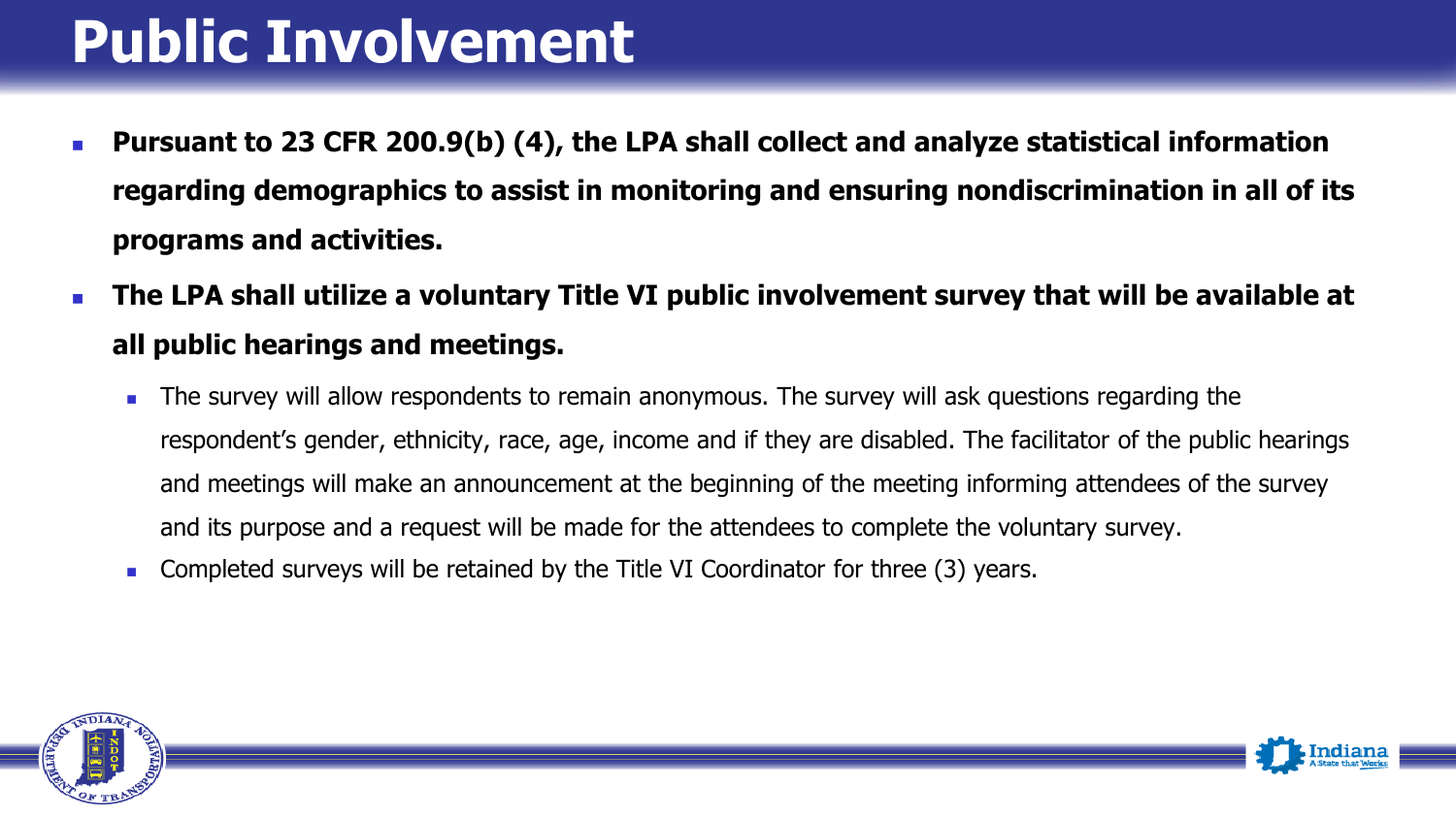### **Public Involvement – cont'd**

- **The Title VI Coordinator will also collect and report statistical data for the past three (3) years as it relates to the number of federally funded projects, complaints filed and the results of those complaints, any requests for language services, demographic statistics and department compliance reviews.**
- **Community Involvement and Outreach**
	- The LPA is committed to ensuring that community involvement and outreach is done in a respectful and appropriate manner that will allow for diverse involvement. Public meetings, programs and activities will provide equitable opportunities for participation.
	- **Details of meeting dates, agenda, minutes shall be posted on the LPA's website**
	- All LPA public meetings are held in locations accessible to individuals with disabilities. Requests for translators and/or auxiliary aids must be made within forty‐eight (48) hours in advance of meetings and will be provided free of charge.



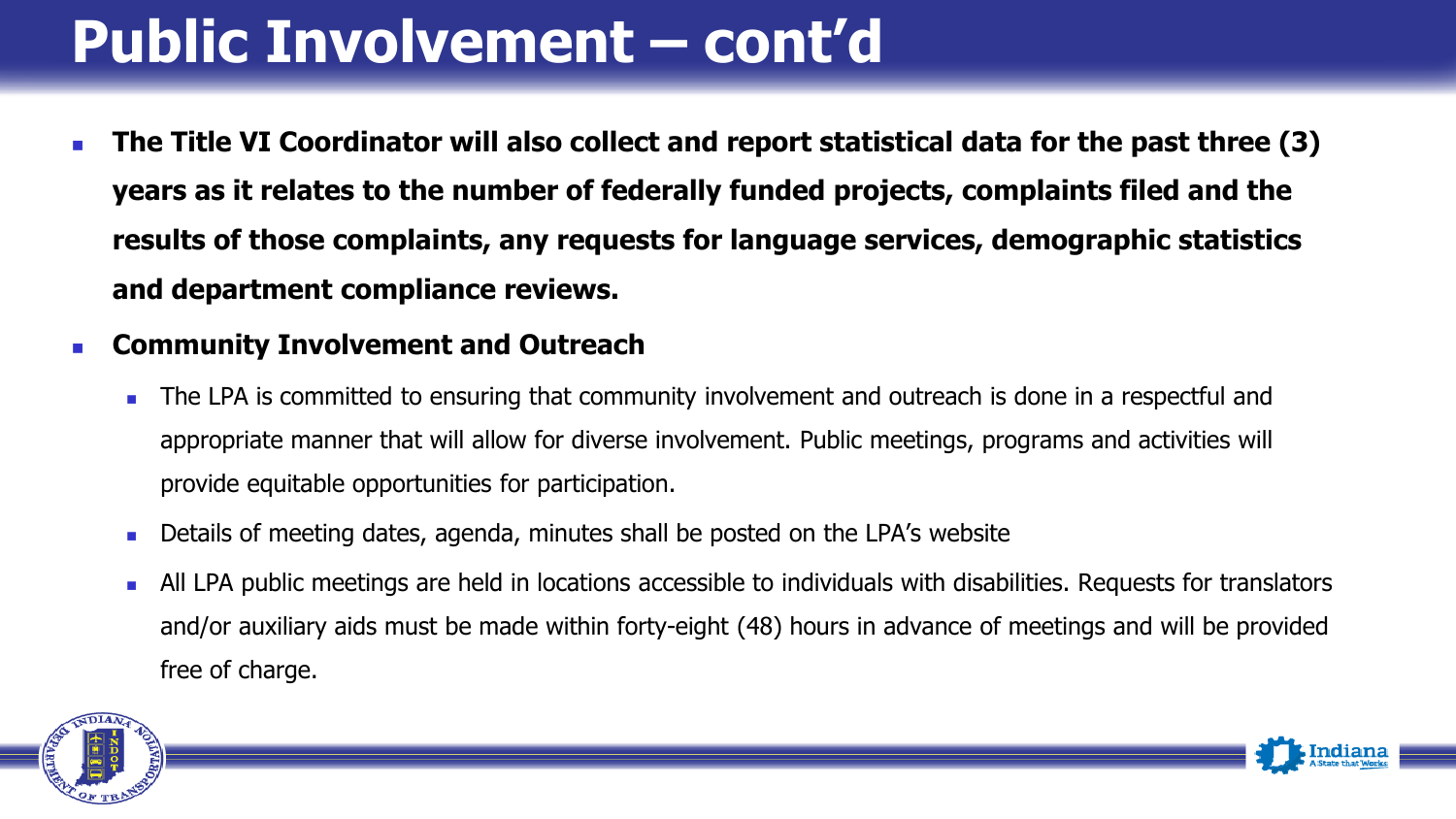## **Annual Work Plan for Program(s)**

- **IDENTIFY LIGENTY FROM THE IMPROX AT A THE IMPROX IS NOT THE IMPROYS IDENTY IS NOTEN FIGHTS IN THE IMPROYS and/or discriminatory outcomes and include an explanation of why/how this program area or policy was identified for review.** 
	- See Subrecipient Technical Assistance Toolkit provided with the Title IV Implementation Plan Sample Template for further explanation of programmatic implementation of Title VI and Goals/Accomplishment Reporting.
	- **Example Forms for Title VI Goals and Accomplishments Reports**

| <b>ACCOMPLISHMENTS</b>            | <b>COMPLETION DATE</b>            |  |
|-----------------------------------|-----------------------------------|--|
| <b>Input Accomplishments Here</b> | <b>Input Completion Date Here</b> |  |
|                                   |                                   |  |
|                                   |                                   |  |
|                                   |                                   |  |
|                                   |                                   |  |
|                                   |                                   |  |
|                                   |                                   |  |
|                                   |                                   |  |

| <b>GOALS</b>            | <b>TARGET COMPLETION</b><br><b>DATE</b>     |
|-------------------------|---------------------------------------------|
| <b>Input Goals Here</b> | <b>Input Target Completion Date</b><br>Here |
|                         |                                             |
|                         |                                             |
|                         |                                             |
|                         |                                             |



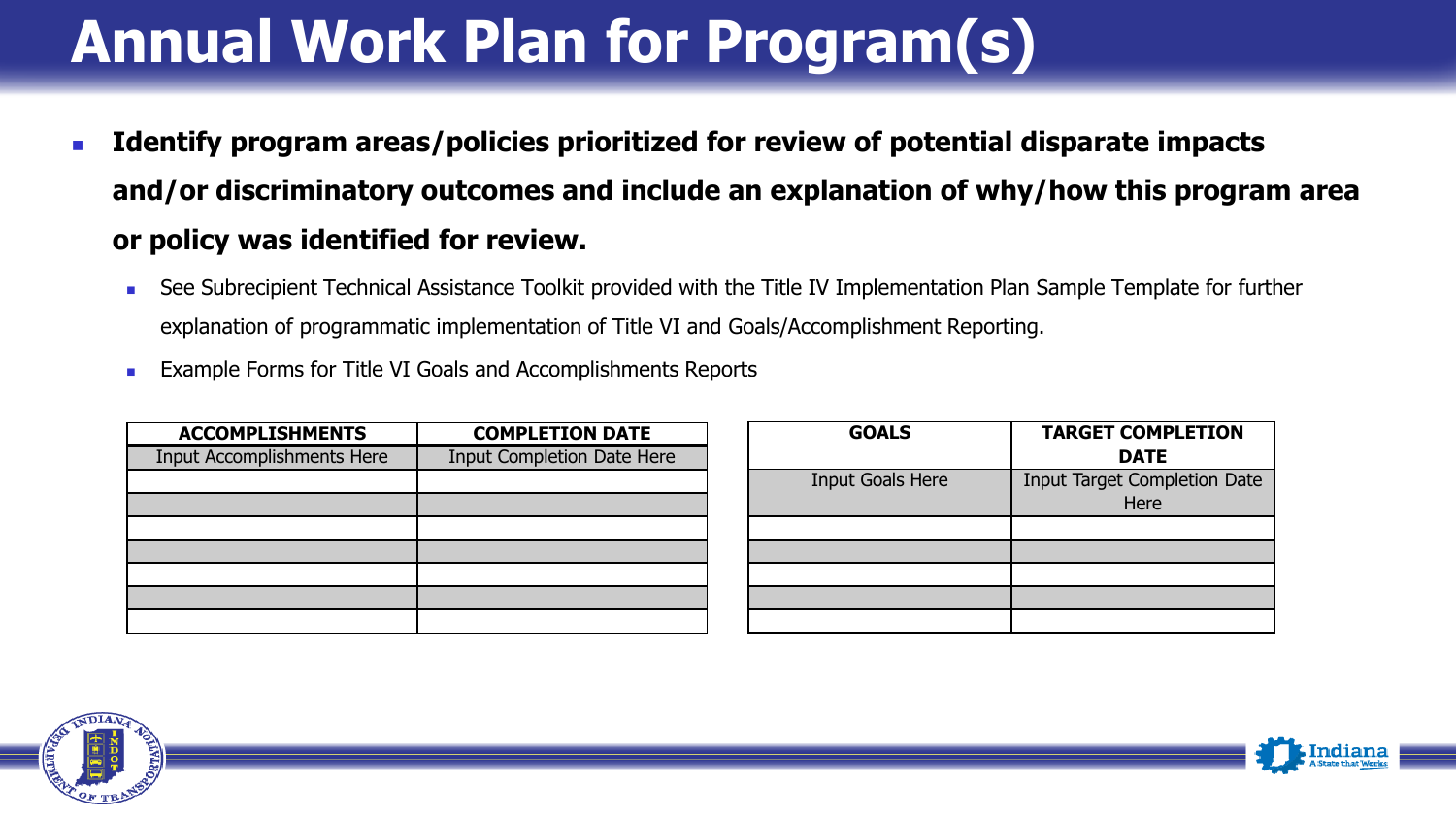## **Implementation Plan Appendix**

- **The Sample Implementation Plan contains language for each of these.** 
	- **A.** Assurances
	- B. Complaint Policy
	- C. Complaint Log
	- D. External Complaint Procedure/Form
	- E. Public Involvement Survey
	- F. I Speak Cards
	- G. Training Materials & Records of Training Attendance
	- H. Reports and Outcomes of Data Collected **\***
	- [Materials Related to Annual Goals & Accomplishments]**\***
	- **\*If applicable/as applicable. Change Appendix Title to reflect information attached.**